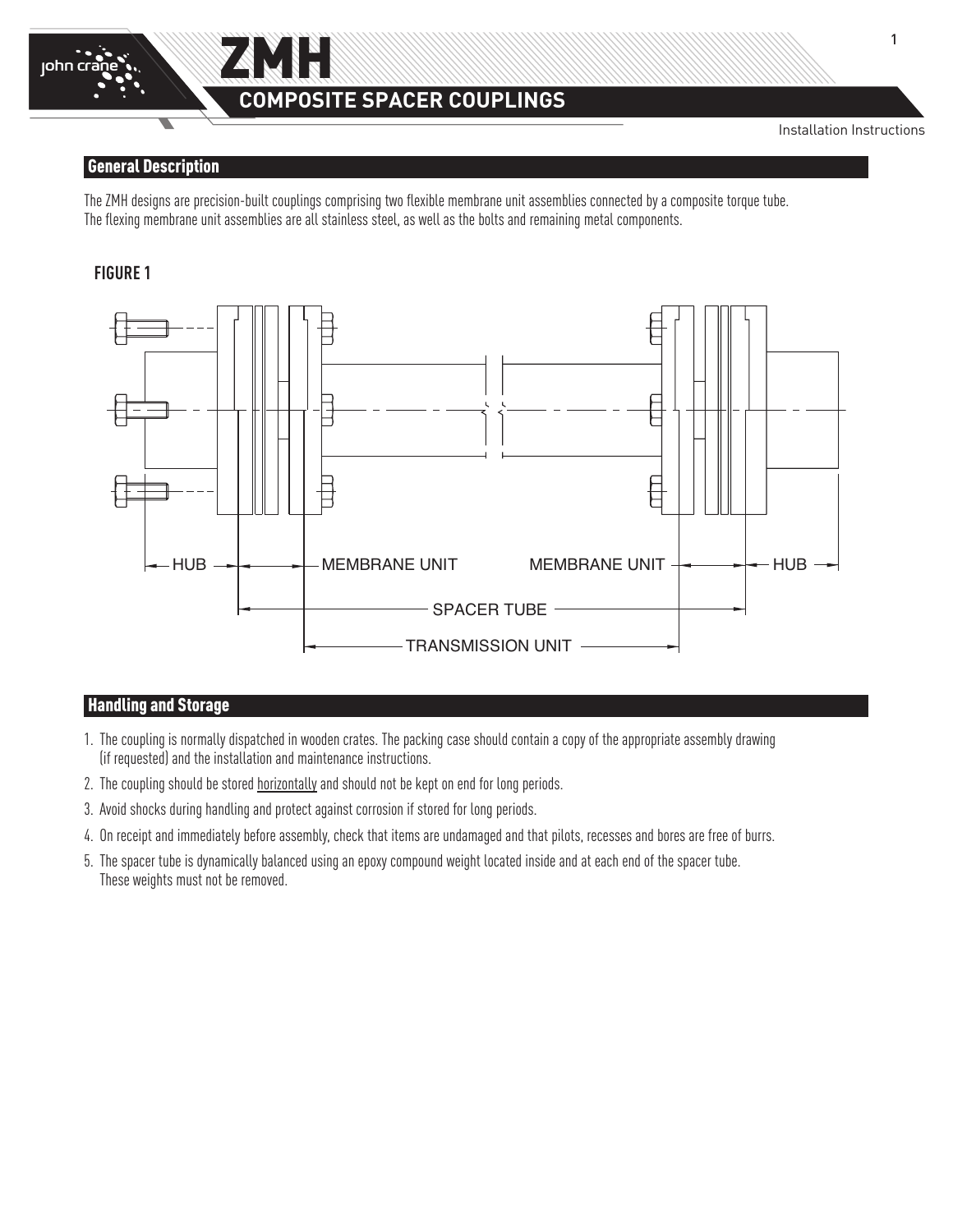## Installation Procedure

1. Reference the assembly drawing (if supplied) for all dimensions.

ZMH

- 2. Inspect the coupling to insure that it is undamaged, paying particular attention to the spacer tube.
- 3. Disassemble the coupling by removing the hub bolts on each end. Fit the appropriate hubs to the driver and driven shafts in the usual manner, ensuring that the shaft ends are flush with the faces of the hubs (Figure 2). Tighten the set screws to fix the hub location relative to the shafts.

**NOTE:** If axial setting adjustments are necessary (see Step 5) corrections can be made by overhanging the hub(s). Hub overhang must not exceed 0.13 inch and the shaft must never extend beyond the hub face. Insure the set screws are tightened after any axial adjustments.

- 4. Check that the hub pilots and flange diameters are concentric to the center of rotation to within 0.004 inch total indicator runout (TIR) and that the hub face is square to the center of rotation to within 0.004 TIR (Figure 2). Refer to any specific requirements or standards for maximum allowable value.
- 5. Check the distance between shaft ends (DBSE) taking into account, where applicable, any axial movement that may occur in operation (i.e., magnetic center location, etc.). The final operating distance must equal that shown on the assembly drawing.

**NOTE:** When equipment can not be moved to obtain the correct DBSE, axial adjustments are possible by overhanging hubs (see Step 3). If hub adjustments are made, the mating face-to-face dimension (taking into account any axial movement that may occur in operation) must equal the overall free length of the transmission unit (Figure 3). These adjustments can be made while installing the transmission unit assembly and moving the hubs to meet the respective flanges. Ensure the set screws are tightened after making any adjustments.



Align the center lines of the driving and driven machine shafts as follows:

- 1. Move the equipment into position.
- 2. Check for any soft foot. Correct before commencing alignment.
- 3. With one machine firmly bolted down, set the DBSE to equal the transmission unit length (as shown in Figure 1).
- **IMPORTANT** Transmission unit length should be measured with the membranes in the neutral position with the compression screws loose. Align the shaft center lines both horizontally and vertically, ideally using the shafts. However, if access prohibits this then align using the hub bosses or flanges. John Crane recommends the reverse periphery method for accurate alignment. This can be done using dial gauges or with a laser shaft alignment kit. Further details on recommended laser alignment vendors are available from John Crane on request. Recheck the DBSE after the shafts have been aligned.
- **IMPORTANT** The misalignment tolerances quoted in literature and on drawings allow for dynamic conditions and variations. For the best service from the coupling, John Crane recommends that installed misalignment is no more than 10% of the maximum allowable misalignment, allowance being made for any anticipated movements which will occur during operation (e.g., thermal movements on hot pumps).

**FIGURE 3**







**Figure 1**

Installation Instructions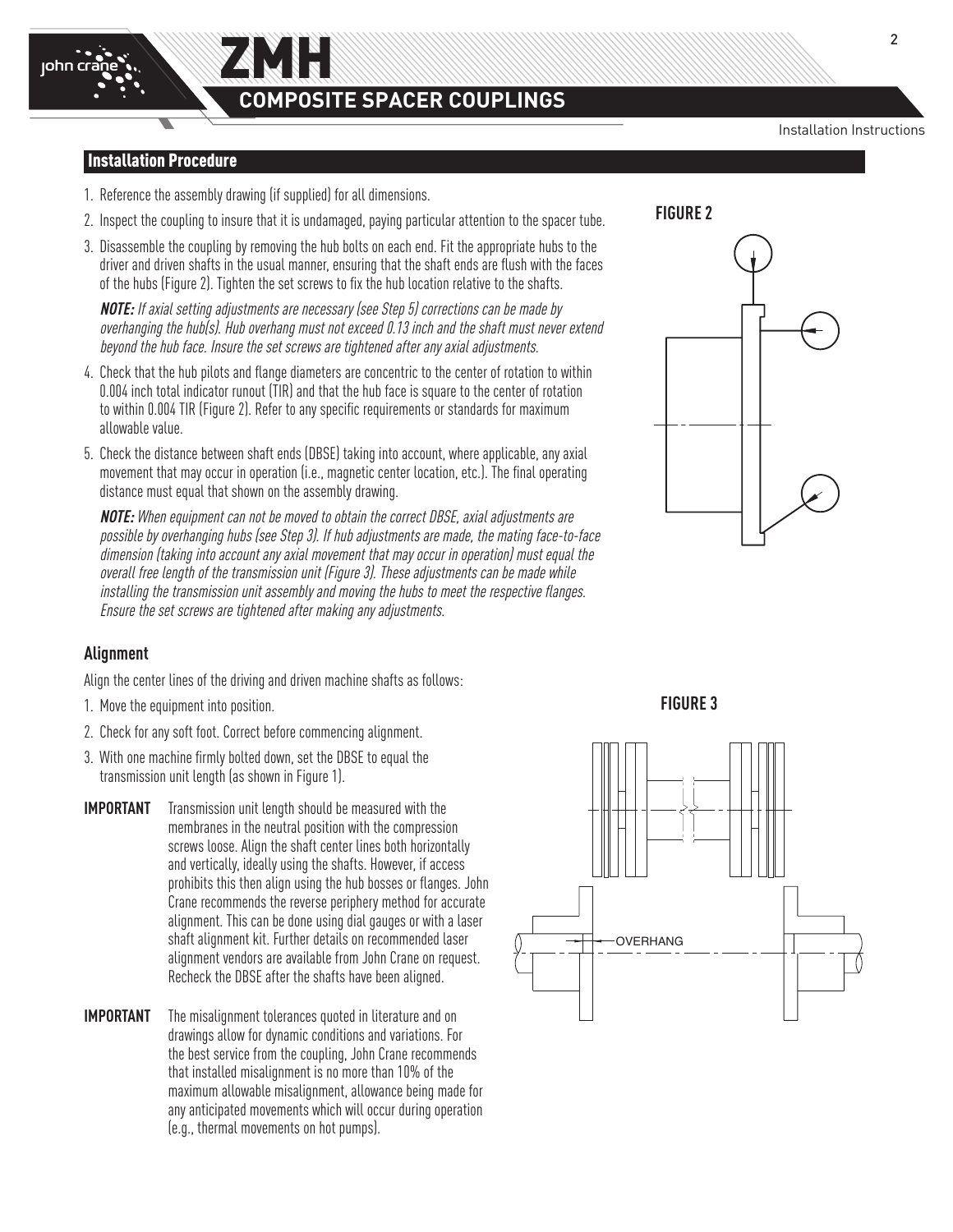

3

#### **Installing transmission unit**

john cra

1. The transmission unit consists of two membrane units, a spacer tube and spacer bolts. This transmission unit can be installed as an assembly or as individual components. The following procedure is written for installation as an assembly.

**NOTE:** If installing as components, ensure the membrane unit is oriented correctly (see Figure 1). Tightening torque of adaptor bolt for all coupling sizes is 30 lb-ft.

- 2. Identify the driving and driven end of the spacer tube (if suitably marked).
- 3. Check that all pilots and recesses are free of burrs. Compress each membrane unit assembly with the aid of pry tools in the hub slots provided and fit the transmission unit assembly between the hubs until the pilots 'snap' into location. If possible, moving one of the hubs along the shaft will make positioning the transmission unit easier. The hub can then be repositioned flush with the mating membrane unit flange. Ensure the set screws are tightened whenever repositioning the hub.
- 4. Insert the hub bolts at each end and tighten to the torque values listed in Table 1.
- 5. With the coupling bolted in position, check that the "as-fitted" concentricities correspond with those achieved during alignment.

## **Tightening torques**

The bolts are supplied with a nylon self-locking patch. Patch removal will result in loosening of bolts and potential coupling failure.

## Removal of Transmission Unit

Remove the hub bolts from each end of coupling. Using a pry tool in the hub slots, compress each membrane unit assembly by until the transmission can be removed from between the hubs. If necessary, move one of the hubs along the shaft and 'crack' the pilot fit with the pry tool and hub slots.

#### Maintenance and Inspection

- Under normal operating conditions, no servicing or maintenance should be necessary. Periodically, the bolts should be checked for tightness and the spacer tube checked for any visible signs of distress. If the hubs or shafts have been disturbed for any reason, alignment must be checked.
- In the event of failure, it is essential that the true cause of failure is found and corrected before a new unit is put into service. The most likely faults will be excessive misalignment, extreme overload or a combination of both. Membrane units are replaced as complete assemblies.
- It is recommended that all self-locking fasteners be replaced after 10 usages.



**All rotating power transmission products are potentially dangerous. They should be used according to the manufacturer's recommendations and appropriate safety standards. It is the responsibility of the user to comply with any such standards.**

| <b>TABLE 1</b> |                         |  |  |  |
|----------------|-------------------------|--|--|--|
| Size           | Hub Bolt Torque (lb.ft) |  |  |  |
| 30             | 16                      |  |  |  |
| 60, 100, 200   | 30                      |  |  |  |
| 450            | 70                      |  |  |  |